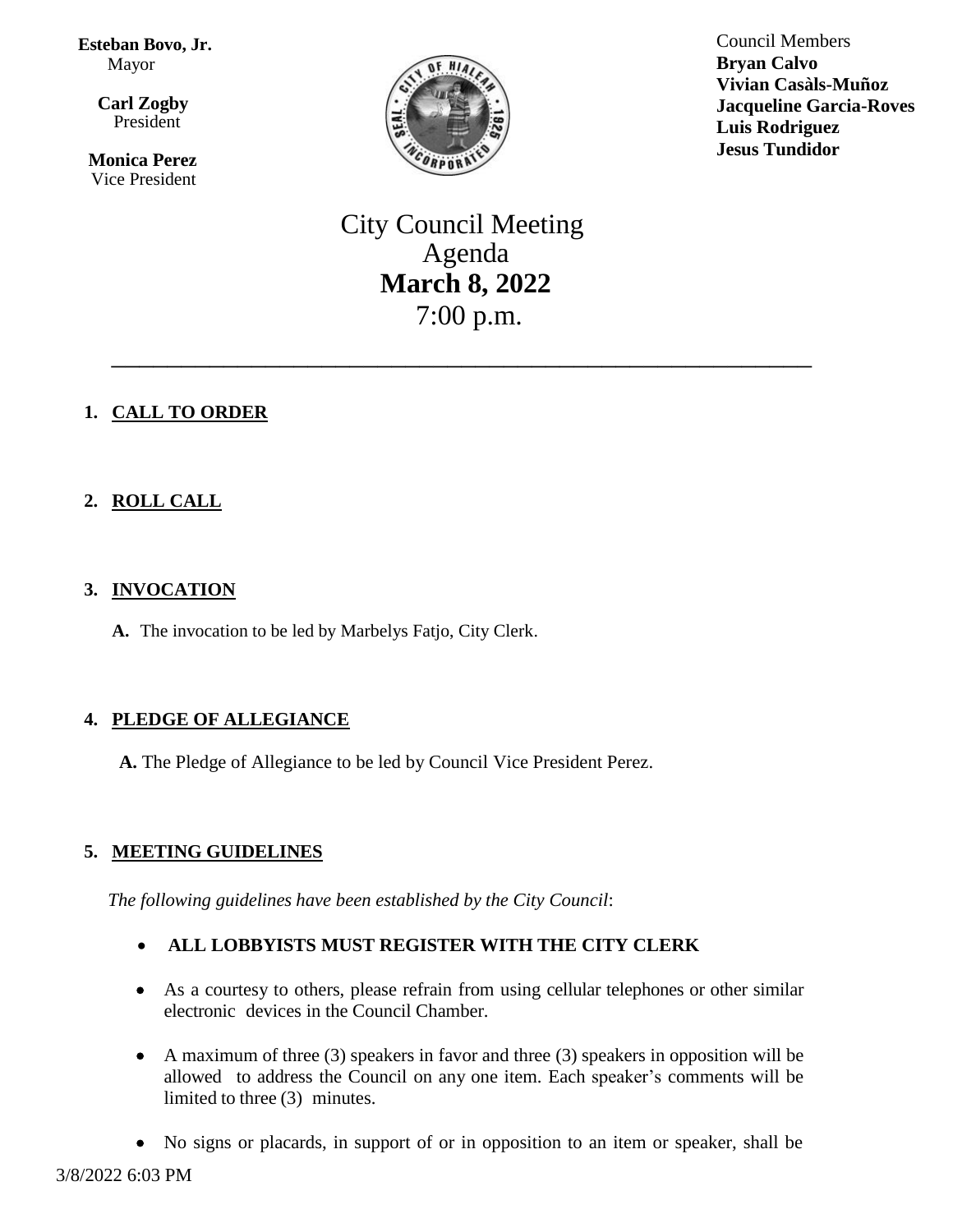permitted within the Council Chamber.

- Any person, whether participating via the web platform, telephonic conferencing or physical presence at City Hall, interested in making comments or posing questions on matters of public concern or on any item on the agenda, may do so during the meeting.
- Members of the public may address the City Council on any item pertaining to City business during the Comments and Questions portion of the meeting. A member of the public islimited to one appearance before the CityCouncil and the speaker's comments will be limited to three (3) minutes.
- The public can view public meetings on the City's YouTube page [\(www.youtube.com/cityofhialeahgov](http://www.youtube.com/cityofhialeahgov) ).
- Members of the public may hear the meeting live through telephonic conferencing using any telephone or cellular phone service. A smart device or computer are not necessary to participate in the meeting if you join by phone.
- All persons participating via the web platform will be muted during the meeting until called upon to be heard. Participation through Zoom requires a computer or smart mobile device with a microphone and web camera. The participant may elect to participate in the meeting using audio only or appear through both audio and video. The video function of all participants appearing through video will be turned off until called upon to be heard.

# **6. PRESENTATIONS**

- **6A**. The City recognizes the head coach of the Hialeah Storm Water Polo Team, Alexander Donis, as well as four (4) players who were chosen to go to the National Olympic Development Trials:
	- $\triangleright$  Sergio Samada
	- Jorvir Tigrero
	- Noslen De La Puente
	- Nelson Marquez

(COUNCIL MEMBER RODRIGUEZ)

## **7. COMMENTS AND QUESTIONS**

## **8. ANNOUNCEMENT OF AMENDMENTS/CORRECTIONS TO THE AGENDA**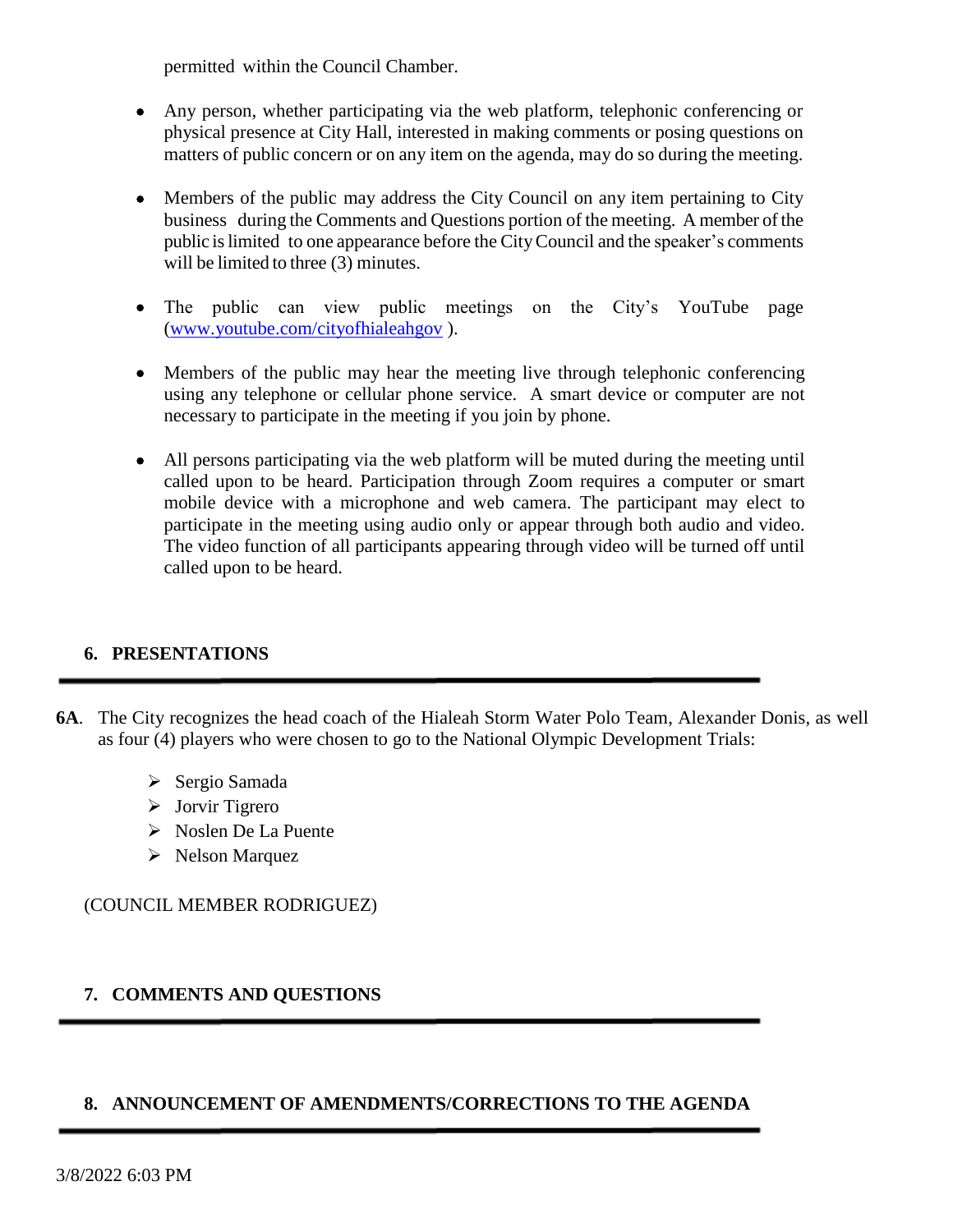- The following items have been **added** to the Consent Agenda:
	- o **R** o **S** o **T**
- The following items are **postponed** until March 22, 2022, per the applicant's request:
	- o **PZ 1** o **PZ 2**
- The proposed resolution for **Consent Item E** has been **updated**.
- The proposed ordinance for **Administrative Item 10 D** has been updated.

# **9. CONSENT AGENDA**

*All items listed under Consent Agenda with letter designations are considered routine and will be enacted* by one motion. There will be no separate discussion of these items unless a Council Member, the Mayor or a resident so requests, in which case the item will be removed from the consent agenda and considered *along with the regular order of business.*

**A.** Request permission to approve the minutes of the City Council Meeting held on February 22, 2022.

## (OFFICE OF THE CITY CLERK)

**B.** Request permission to reject the bid received from Ric-Man Construction Florida, Inc. in response to Invitation to Bid No. 2021-22-9500-00-001 – *Wastewater Collection System Rehabilitation*, as nonresponsive and non-responsible.

(DEPARTMENT OF PUBLIC WORKS)

*On February 22, 2022, the item was postponed by the administration until March 8, 2022.* 

**C.** Request permission to award Hialeah Invitation to Bid No. 2021-22-9500-00-001 – *Wastewater Collection System Rehabilitation*, to two vendors: (1) Insituform Technologies, LLC and (2) Miller Pipeline, LLC, lowest responsive and responsible bidders, in that Insituform Technologies, LLC is awarded one lining contract in the amount of \$7,522,696.30, and Miller Pipeline, LLC is awarded the second lining contract in the amount of \$7,522,696.30, for a total cumulative expense amount not to exceed \$15,045,392.00. The funding for this expenditure is to be charged to Coronavirus State and Local Fiscal Fund – Capital Outlay – Infrastructure Account No. 131.9540.536630.

## (DEPARTMENT OF PUBLIC WORKS)

*On February 22, 2022, the item was postponed by the administration until March 8, 2022.*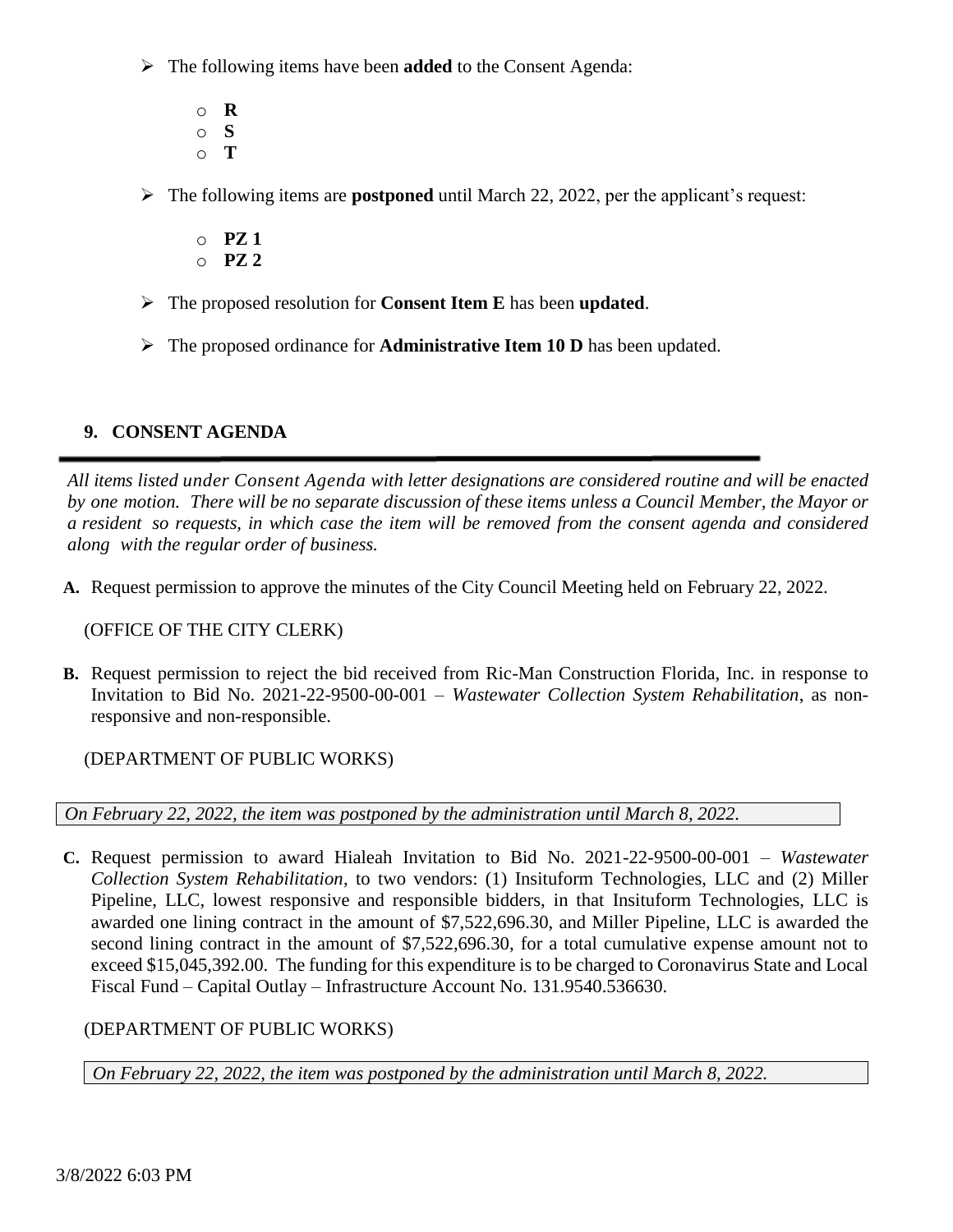**D. RESOLUTION:** Proposed resolution accepting the donation of a vinyl adhesive vehicle wrap for one transportation van for the Children's Cancer Awareness Campaign from Printer's Cove, Inc., valued at \$4,800.00; and providing for an effective date.

(ADMINISTRATION)

**E. RESOLUTION:** Proposed resolution accepting the award of a grant from Miami-Dade County through the 2022 Street Tree Matching Grant Program administered by the County's Parks, Recreation and Open Spaces Department, in the amount of *\$45,000.00* for the procurement, planting and maintenance of street trees pursuant to the City of Hialeah 2022 Tree Canopy Improvement Project; and further authorizing the Mayor and the City Clerk, as attesting witness, on behalf of the City, to enter into a Tree Planting Agreement with Miami-Dade County commencing upon execution of the agreement and ending on June 30, 2022, whereby the City agrees to provide matching funds in an amount not to exceed \$15,000.00, in substantial conformity with the agreement attached hereto and made a part hereof as Exhibit "1"; and providing for an effective date.

## (STREETS)

**F.** Scrivener's Error – On January 11, 2022, the City Council approved Resolution No. 2022-04, accepting an American Rescue Plan grant from the Institute of Museum and Library Services (IMLS) for fiscal year 2021-2022, pursuant a project proposal which included the purchase of thirty (30) laptops and mobile hotspots, however, the City received funds from a second grant, the FCC Emergency Connectivity Fund grant, to purchase hotspots, and the purchase was made with the funds received from the FCC Emergency Connectivity Fund grant. The item is being amended to reflect that the funds of the American Rescue Plan grant will be utilized for the purchase of twentyfour (24) laptops and twelve (12) desktop computers.

## (LIBRARY)

**G. RESOLUTION:** Proposed resolution accepting a donation in the amount of \$23,121.00 from several participating sponsors at the "Battle of the Badges – Police v. Fire Event and approving a supplemental appropriation in the same amount, split in half and deposited into two revenue Accounts Nos., 109.0000.369220 (Fire Rescue Fund - Fundraiser Revenue-Battle of the Badges) and 121.1000.369220 (Police Grant Fund - Fundraiser Revenue - Battle of Badges) to pay for uniforms, supplies, publications, memberships and other items to fund a Fire Explorer and Police Cadet Youth Programs; and providing an effective date.

## (POLICE DEPARTMENT)

**H. RESOLUTION:** Proposed resolution approving the non-exclusive perpetual easement attached as Exhibit "1", between the City of Hialeah and State of Florida Department of Transportation located at the intersection of LeJeune Road/East 8 Avenue and East 42 Street, adjacent to Fire Station No. 2, Hialeah, Florida; and FDOT Donation of property form, attached as Exhibit "2"; authorizing the Mayor and the City Clerk, as attesting witness, to execute the easement and the donation form; and providing for an effective date.

## (STREETS)

**I.** Request permission to increase Purchase Order No. 2022-711, issued to Ten-8 Fire & Safety, LLC, the only authorized dealer of the necessary product in the State of Florida, for the purchase of emergency equipment parts from Pierce for fire apparatus, by an additional amount of \$35,000.00, for a new total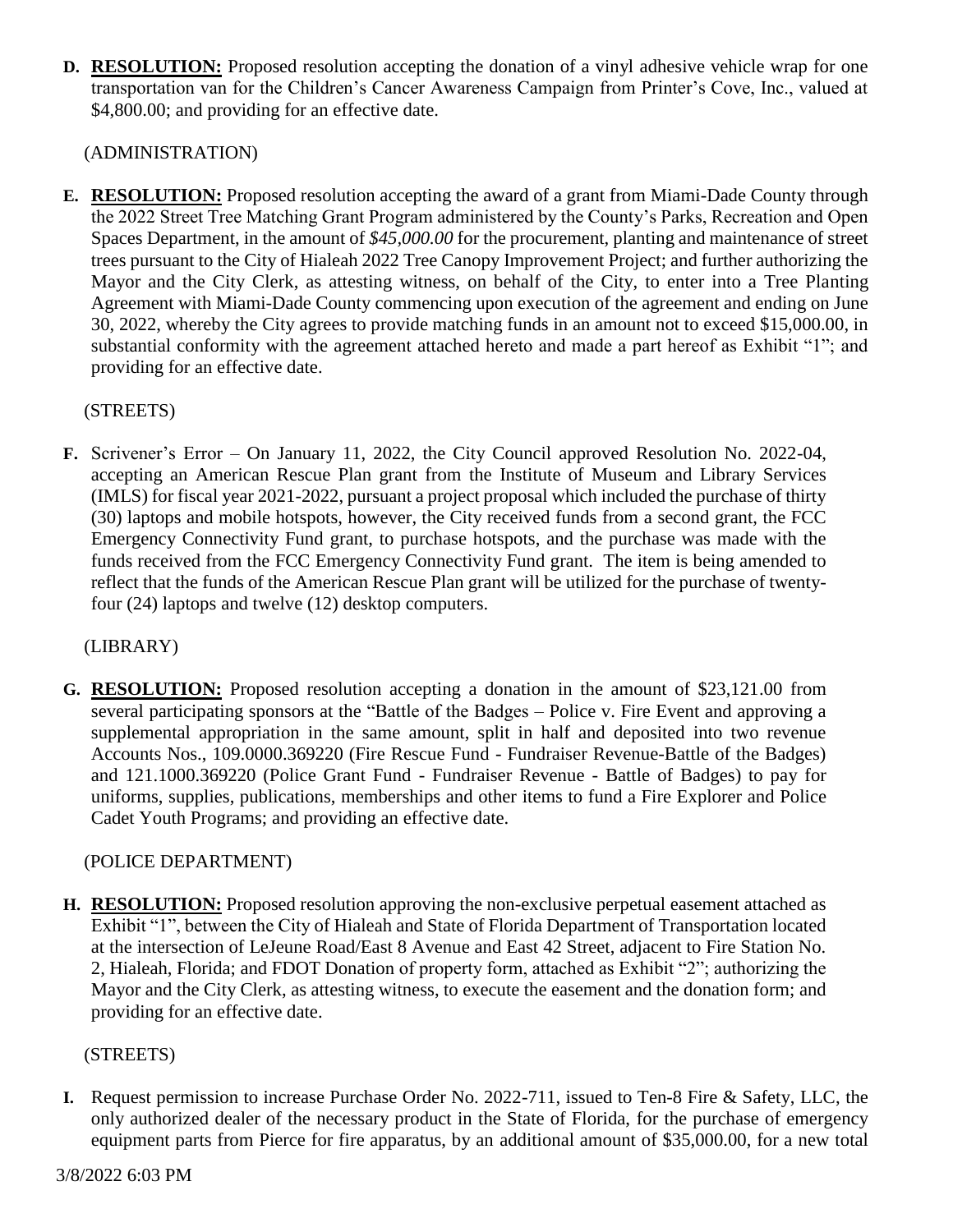cumulative expense amount not to exceed \$70,000.00. The funding for this expenditure is to be charged to the General Fund – Inventory – Auto Parts Account No. 001.0000.141120.

## (FIRE DEPARTMENT)

**J.** Request permission to issue a purchase order to Saltage Inc., vendor providing the lowest quotation for the purchase of new LED sports lighting for the Bucky Dent Aquatic Center, in a total cumulative amount not to exceed \$12,360.00. The funding for this expenditure is to be charged to General Fund – Repair & Maintenance - Building Account No. 001.3130.572.461.

### (CONSTRUCTION AND MAINTENANCE DEPARTMENT)

**K.** Request permission to ratify the Mayor's decision to issue a permit to St. John the Apostle Catholic Church, located at 475 East  $4<sup>th</sup>$  Street, Hialeah, Florida, to host a carnival on church grounds from Thursday, March 3, 2022 through Sunday, March 6, 2022, subject to recommendations from the Police Department and Fire Department.

### (OFFICE OF THE MAYOR)

**L.** Request permission to issue a purchase order to Zoll Medical Corporation, sole source vendor, for the purchase of the following equipment: AutoPulse Life Bands, AutoPulse lithium Ion Batteries, AutoPulse Carry Case, X series Monitor Defib Pads, X-Series Monitor carry case, X-Series Monitor Batteries, physical damage repairs and AED Pro, in a total cumulative amount not to exceed \$40,000.00. The funding for this expenditure is to be charged to Fire Rescue Transportation Fund – Capital Outlay-Equipment Account No. 109.2000.522640.

#### (FIRE DEPARTMENT)

**M. RESOLUTION**: Proposed resolution approving an expenditure in an amount not to exceed \$42,511.00 from the Law Enforcement Trust Fund – State for the rental of undercover surveillance vehicles by the Hialeah Police Department from Avis Budget Group, Inc., for the period remaining of fiscal year 2022, and piggy-backing from State Contract 7811808-20-1 as it is advantageous to the City, and issuing a purchase order for said expenditure, providing for an effective date.

#### (POLICE DEPARTMENT)

**N.** Request permission to issue a purchase order to Replay Systems, Inc., vendor which implemented the system and which the City is under contract with for these services, for support and maintenance to the City's E-911 recording system (VPI V5 version), from November 1, 2021 through October 31, 2022, as well as for support and maintenance to the NICE Inform Recorder System, from February 19, 2022 through February 18, 2023, in a total cumulative amount not to exceed \$25,968. The funding for this expenditure is to be charged to E-911 Non-Wireless Fund – Repair & Maintenance - Equipment Account No. 106.1500.521462.

(INFORMATION TECHNOLOGY DEPARTMENT)

**O.** Request permission to award Hialeah Bid No. 2021-22-1000-00-005 – *Glock G17 GEN5 MOS Handguns*, to Lou's Police Distributors, Inc., vendor providing the City the quickest time for receipt of the purchased product, in a total cumulative amount not to exceed \$21,450.00. The funding for this expenditure is to be charged to General Fund - Capital Outlay - Equipment Account No. 001.1000.521640.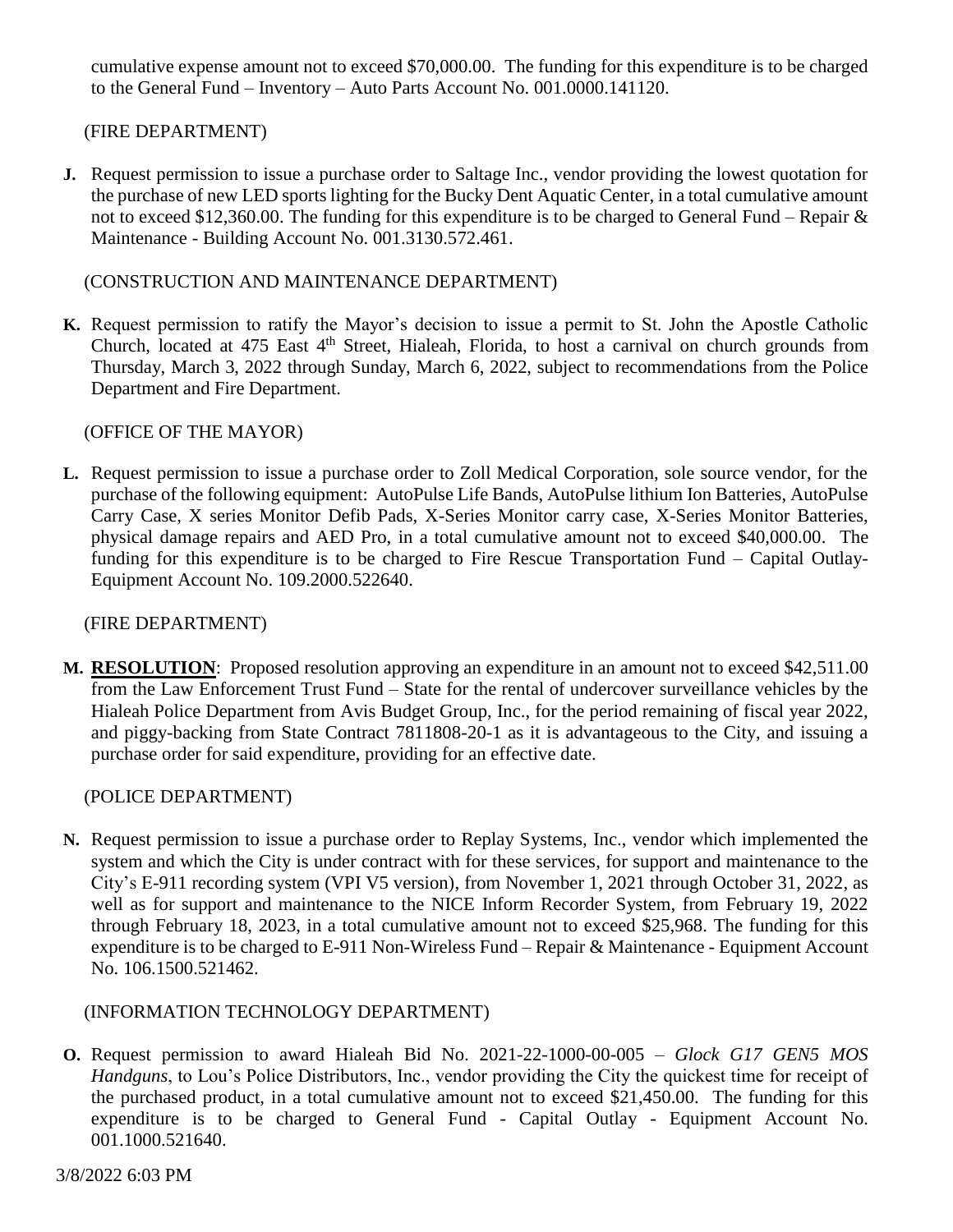### (POLICE DEPARTMENT)

**P.** Request permission to increase two purchase orders, issued to Alexander L. Palenzuela, P.A., (1) Purchase Order 2022-1063 by an additional amount of \$15,000.00, for a new total amount not to exceed \$30,000.00, and (2) Purchase Order 2022-1064, by an additional amount of \$10,000.00, for a new total amount not to exceed \$25,000.00, for legal services to the Water and Sewers and Solid Waste sections of the Department of Public Works, for a new total cumulative expense amount not to exceed \$55,000.00. The funding for this expenditure is to be charged as follows: \$15,000.00 is to be charged to the Water & Sewer Division Fund - Professional Services Account No. 450.9500.536310 and \$10,000.00 is to be charged to the Solid Waste Division Fund - Contractual Services Account No. 401.3240.534340.

## (DEPARTMENT OF PUBLIC WORKS)

- **Q.** Request to approve the recommendations of the Selection Committee for the selection of Engineering and Architectural Services in response to Request for Qualification No. 2021/22-9500-00-001, awarding a continuing contract to all six (6) firms and assign work in accordance with their ranking:
	- (1) The Corradino Group (487 Points)
	- (2) AECOM (477 Points)
	- (3) R.J. Behar (476 points)
	- (4) SRS Engineering (476 Points)
	- (5) Wolfberg Alvarez (471 Points)
	- (6) Hazen & Sawyer (466 Points).

### (LAW DEPARTMENT)

- **R. ADD-ON ITEM:** Request from Insomniac, located at 212 North Miami Avenue, Miami, Florida, for a permit to host a music concert at 4800 Northwest 37<sup>th</sup> Avenue (Factory Town), with set up taking place on Monday, March 21, 2022, and the event taking place in accordance with the following schedule:
	- Beginning on Thursday, March 24, 2022, at 5:00 p.m. and ending on Friday, March 25, 2022 at 12:00 p.m.
	- $\triangleright$  Beginning on Friday, March 25, 2022 at 5:00 p.m. and ending on Saturday March 26, 2022 at 4:00 a.m.
	- Beginning on Saturday, March 26, 2022 at 5:00 a.m. and ending on Sunday, March 27, 2022 at 5:00 a.m.

with the take down taking place on Wednesday, March 30, 2022, in accordance with the recommendations of the Cultural Affairs Council, the Hialeah Fire Department and the Hialeah Police Department. The Cultural Affairs Council recommended approval of the item subject to a Sound Mitigation Plan, as well as having a visible sign advocating against the usage of drugs.

#### (OFFICE OF THE CITY CLERK)

**S. ADD-ON ITEM:** Request permission to issue a permit to Immaculate Conception Catholic Church, located at 125 West 45 Street, Hialeah, Florida, to host the annual pig roast on Saturday, March 26, 2022 from 1:00 p.m. to 5:00 p.m., expecting approximately 250-300 attendees, subject to recommendations from the Police Department and Fire Department. The Cultural Affairs Council recommended approval of the item.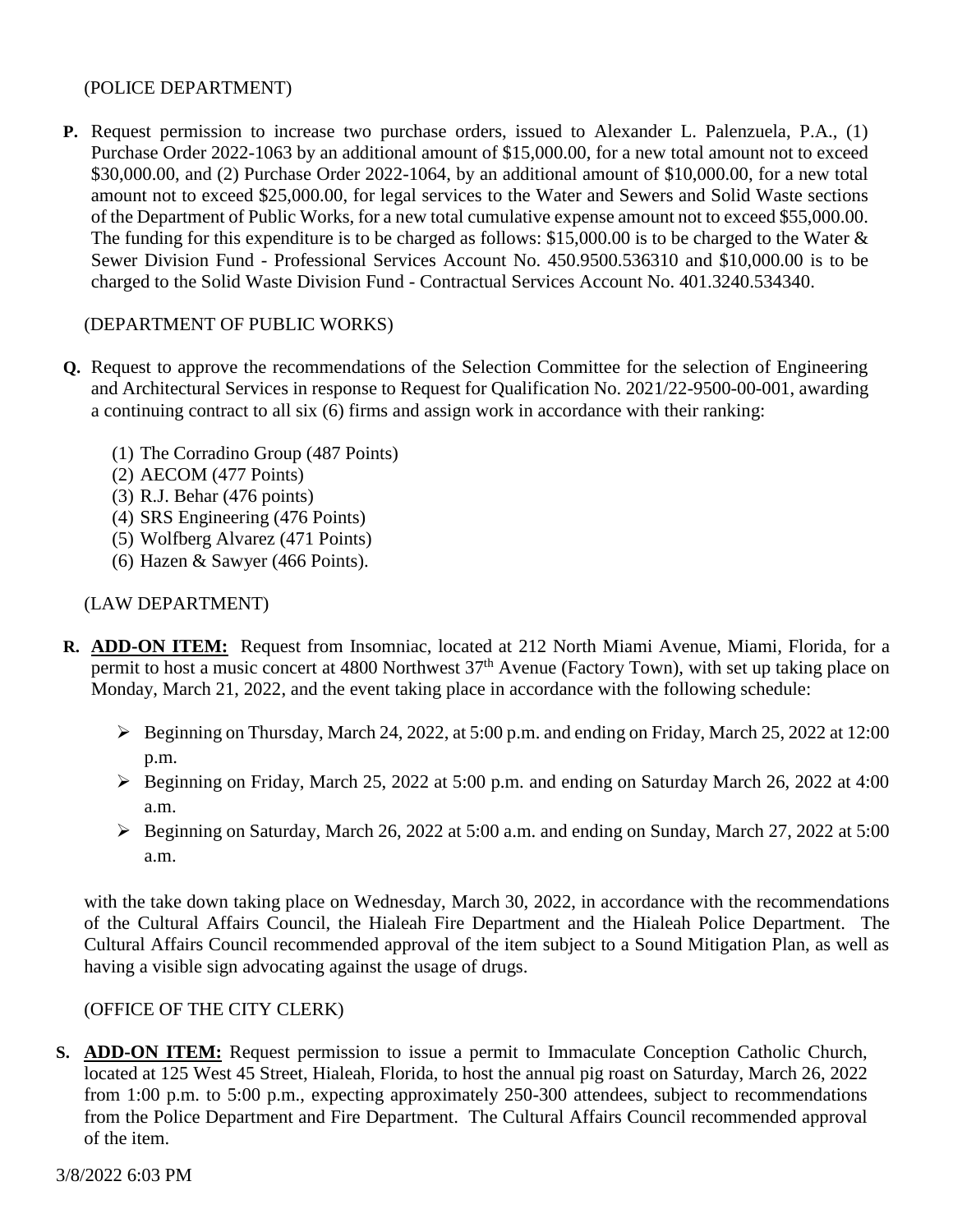### (OFFICE OF THE CITY CLERK)

**T. ADD-ON ITEM:** Request permission to issue a purchase order to Arthur J. Gallagher Risk Management Services, Inc., to insure city property, including, but not limited to, buildings, contents, property, equipment, and vehicles through Layered Insurance Coverage, damages caused by natural disasters and by all other perils, placement of Cyber Insurance, Fiduciary Liability Insurance, Excess Workers Compensation Insurance, and Fuel Tank Insurance, in a total amount not to exceed of \$1,165,226.00, and further request the amount of \$30,000.00 to cover the cost of Flood Insurance for the required City buildings, for a total cumulative expense amount not to exceed \$1,195,226.00.

(RISK MANAGEMENT DEPARTMENT)

## **10. ADMINISTRATIVE ITEMS**

**10 A. ORDINANCE:** Second reading and public hearing of proposed ordinance amending the Hialeah Code of Ordinances Chapter 18, entitled "Businesses", Article VI. "Peddlers, Solicitors, Itinerant Vendors", Division 2. "Peddlers, Itinerant Vendors"; §18-311 "Retail Sales from Tents"; allowing retail tent sales other than the sale of Christmas trees and fireworks as a special event; allowing additional time for retail sales as a Special Event; for a Farmers' Market; repealing all ordinances or parts of ordinances in conflict herewith; providing for penalties for violation hereof; providing for a severability clause; providing for inclusion in the code; and providing for an effective date.

(ADMINISTRATION)

*On February 22, 2022, the item was postponed by the administration until March 8, 2022.*

*On February 8, 2022, the item was approved on first reading by the City Council.*

*On January 25, 2022, the item was postponed by the administration until February 8, 2022.*

*On January 11, 2022, the item was postponed by the administration until January 25, 2022.*

**10 B. ORDINANCE:** Second reading and public hearing of proposed ordinance amending its Comprehensive Plan by replacing in its entirety the existing recreation and open space element data, inventory and analysis section attached as Exhibit "A" with a new data, inventory and analysis section attached as Exhibit "B" and with updated goals, objectives, and policies attached as Exhibit "C"; and providing for an effective date.

(ZONING)

*On February 22, 2022 the item was approved on first reading by the City Council.*

*On February 8, 2022, the City Council postponed the item on first reading until February 22, 2022.*

3/8/2022 6:03 PM **10 C. ORDINANCE**: Second reading and public hearing of proposed ordinance approving the abandonment of the triangular portion identified in the sketch attached as Exhibit "A" located to the north and west of the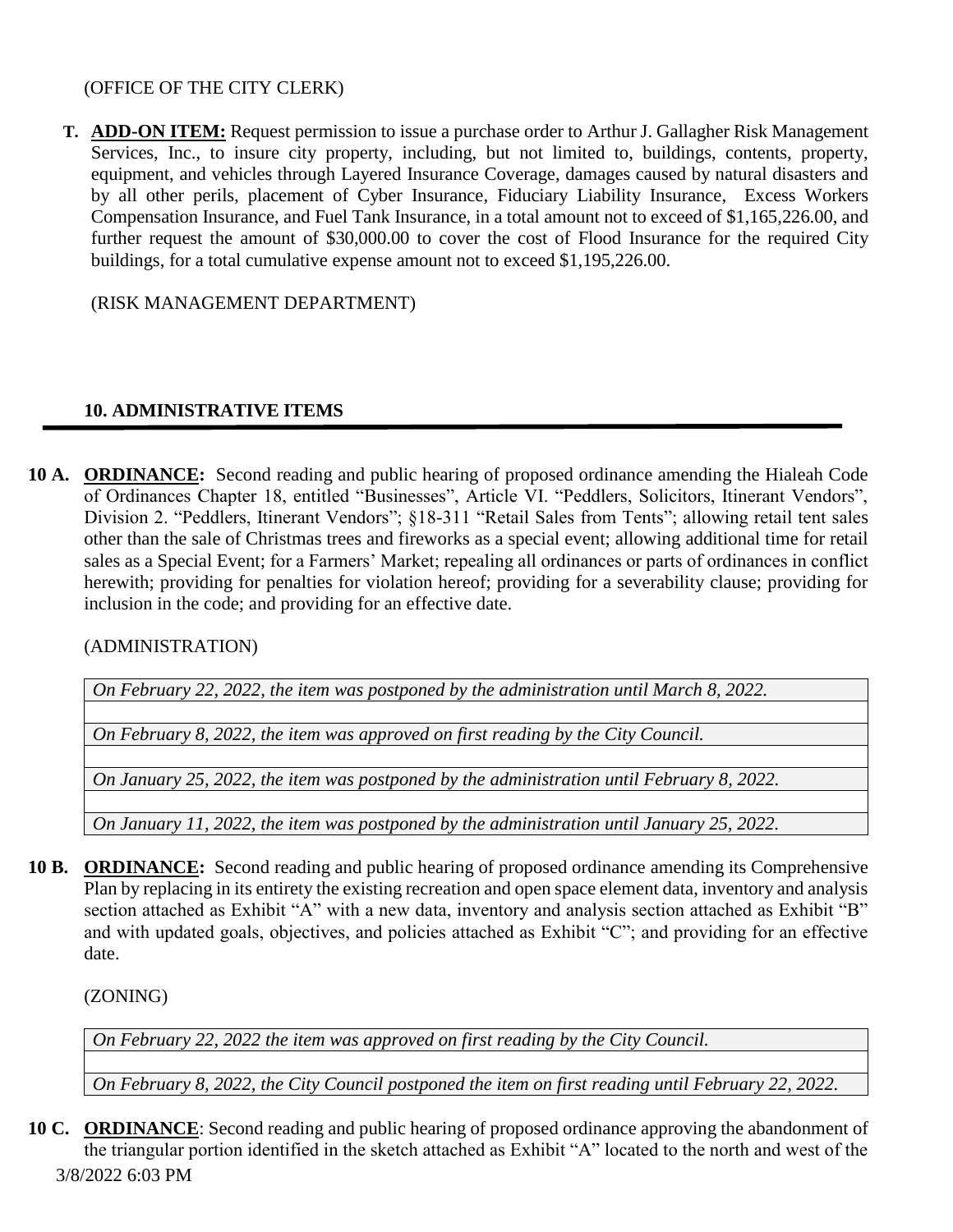single-family home located at **3380 West 7 Avenue**, **Hialeah, Florida**; repealing all ordinances or parts of ordinances in conflict herewith; providing penalties for violation hereof; providing for a severability clause; and providing for an effective date.

## (ADMINISTRATIVE)

*On February 22, 2022 the item was approved on first reading by the City Council.*

**10 D. ORDINANCE**: Second reading and public hearing of proposed ordinance amending Chapter 50 of the City of Hialeah Code of Ordinances entitled "Housing", creating a new Article IV, entitled "Rental Housing", Section 50-121; "Written Notice Required to Increase Rent", establishing a required notice period, to which all residential landlords must comply, prior to increasing the rental rate of tenants above a certain percentage; repealing all ordinances or parts of ordinances in conflict herewith; providing for penalties for violation hereof; providing for a severability clause; providing for inclusion in the code, and providing for an effective date.

## (SPONSOR: COUNCIL MEMBER CALVO)

*On February 22, 2022 the item was approved on first reading as amended by the City Council.*

**10 E. ORDINANCE**: First reading of proposed ordinance amending Ordinance No. 2022-003 (February 8, 2022), of the Hialeah Code of Ordinances Chapter 18, entitled "Businesses" Article II, "Special Events"; amending §18-29 "Permit; Hialeah Park District (HPD)" by allowing the Factory Town Entertainment Subdistrict to site special events of 60 days or less; repealing all ordinances or parts of ordinances in conflict herewith; providing for penalties for violation hereof; providing for a severability clause; providing for inclusion in the code, and providing for an effective date.

## (ADMINISTRATION)

**10 F. ORDINANCE**: First reading of proposed ordinance approving a Wireless Site Lease Agreement between the City of Hialeah, Florida and T-Mobile South, LLC for O'Quinn Park, 6051 West 2<sup>nd</sup> Avenue, Hialeah, Florida, and further authorizing the Mayor and the City Clerk, as attesting witness, on behalf of the City, to enter into the Wireless Site Lease Agreement with T-Mobile South, LLC, with a term commencing on May 1, 2022, for an initial term of five years ending on May 30, 2027, a copy of which is attached hereto and made a part hereof as Exhibit "1" with annual rent commencing at \$68,000.00, including reimbursement of attorneys' fees; repealing all ordinances or parts of ordinances in conflict herewith; providing penalties for violation hereof; providing for a severability clause; and providing for an effective date.

## (ADMINISTRATION)

**10 G. ORDINANCE:** First reading of proposed ordinance providing for a Special Primary Election to be held in the City of Hialeah on Tuesday, November 8, 2022, the same date as the General Election for Miami-Dade County, to fill a vacancy for City Councilmember Group Seat IV providing for a Special General Election (Run-Off Election) to be held on Tuesday, December 6, 2022, if necessary; providing for the Miami-Dade County Elections Department to conduct these elections and other matters relating thereto; and providing for early voting times and dates for the City of Hialeah Special Primary Election and no early voting for the Special General Election, should a Special General Election be held; repealing all ordinances or parts of ordinances in conflict herewith; providing for a severability clause; and providing for an effective date.

## (OFFICE OF THE CITY CLERK)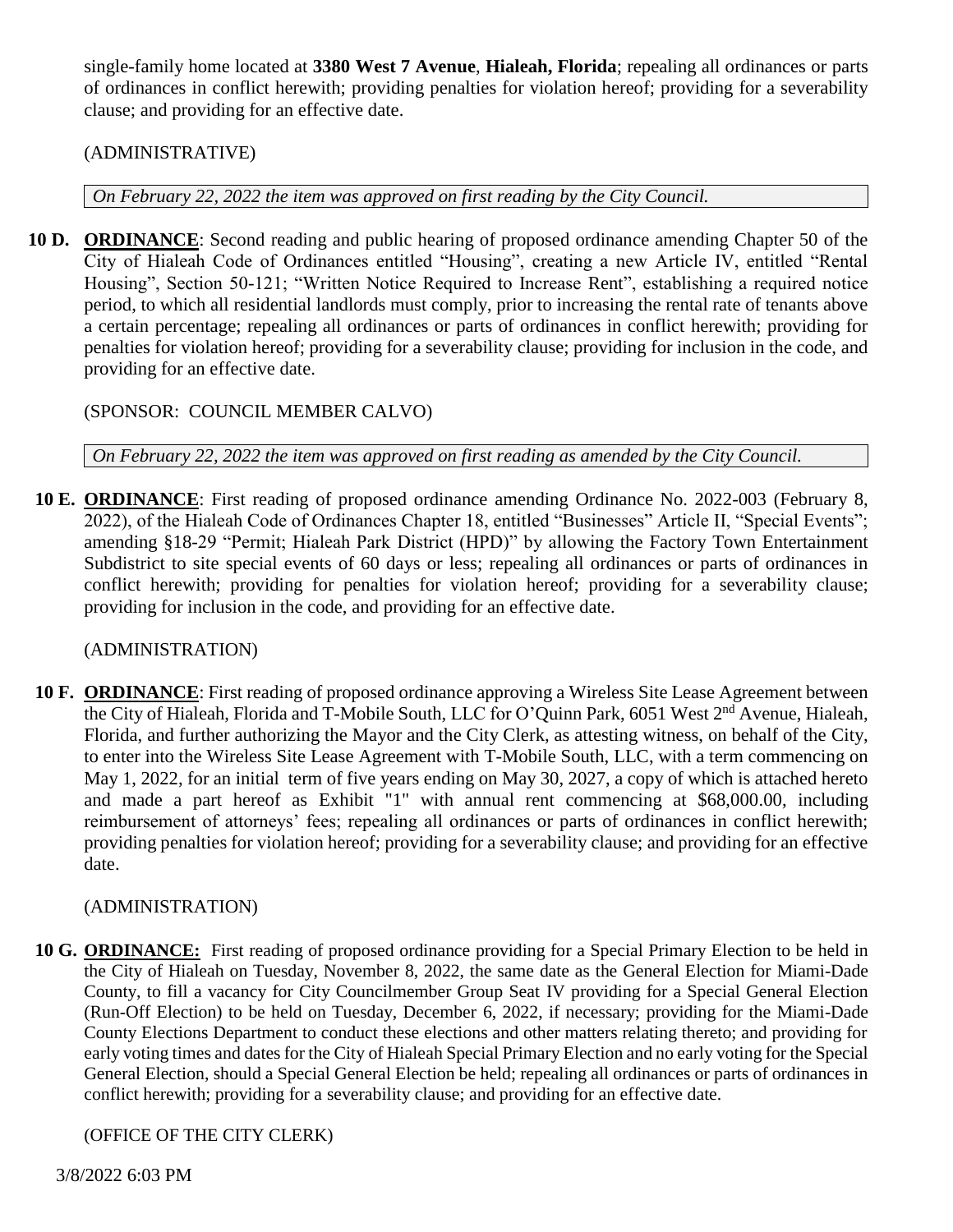## **11. BOARD APPOINTMENTS**

- **A.** Proposed resolution appointing **Albert Bade** to the Cultural Affairs Council of the City of Hialeah for a (2) year term ending on March 8, 2024. (CITY COUNCIL APPOINTMENT) (NOMINATION MADE BY COUNCIL MEMBER RODRIGUEZ)
- **B.** Proposed resolution appointing **Elizabeth Garcia** to the Cultural Affairs Council for the City of Hialeah for a (2)-year term ending on March 8, 2024. (CITY COUNCIL APPOINTMENT) (NOMINATION MADE BY COUNCIL MEMBER GARCIA-ROVES)
- **C.** Proposed resolution re-appointing **Carolina Naveiras** to the Cultural Affairs Council of the City of Hialeah for a (2)-year term ending on March 8, 2024. (CITY COUNCIL APPOINTMENT) (NOMINATION MADE BY COUNCIL MEMBER TUNDIDOR)

## **12. UNFINISHED BUSINESS**

#### **13. NEW BUSINESS**

**A.** Discussion regarding potential legislation regarding recreational vehicles (RVs) rented as living space for tenants.

(COUNCIL VICE PRESIDENT PEREZ)

#### **14. ZONING**

# **PLANNING AND ZONING**

**PZ 1. ORDINANCE**: Second reading and public hearing of proposed ordinance granting a Conditional Use Permit (CUP) pursuant to Hialeah Code of Ordinances § 98-181 to allow an elementary school including kindergarten, first grade and second grade within a 950 square foot bay, with a maximum of 25 students and 3 teachers, in conjunction with the existing daycare accommodating 28 children and 4 teachers within a contiguous 1,900 square foot bay. **Property located at 6815-6895 West 4 Avenue, Bays 6879, 6873 and 6887, Hialeah, zoned C-2 (Liberal Retail Commercial District).** Repealing all ordinances or parts of ordinances in conflict herewith; providing penalties for violation hereof; providing for a severability clause; and providing for an effective date.

3/8/2022 6:03 PM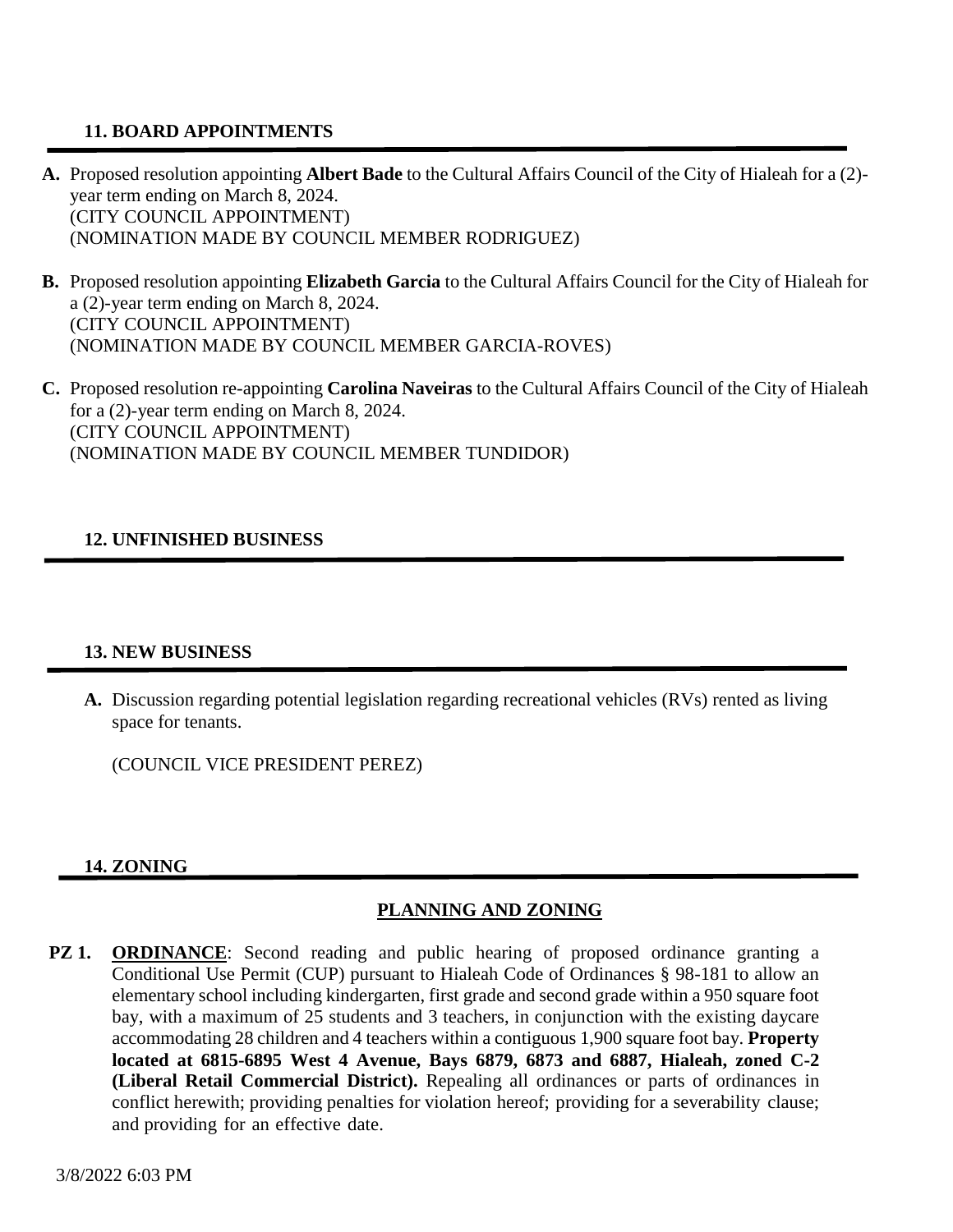# **ITEM IS POSTPONED UNTIL MARCH 22, 2022.**

*On February 22, 2022, the item was postponed until March 8, 2022, per the applicant's request.* 

*On January 25, 2022, the item was postponed until February 8, 2022, per the applicant's request.*

*On January 11, 2022 the item was postponed until January 25, 2022 per the applicants request.*

*On December 14, 2021, the City Council approved the item on first reading. Second reading and public hearing was scheduled for January 11, 2022.*

*On December 8, 2021, the Planning and Zoning Board recommended approval of the item.*

*Planner's Recommendation: Approval.*

*Property Owners: (1) Tevere Apartments LLC (2) Victor J. Barone TRS, 2014 Barone Family Trust (3) Vivian Barone TRS (4) Pasqueale Digiorgio, 1471 Agua Avenue, Coral Gables, Florida 33156*

**PZ 2. ORDINANCE**: Second reading and public hearing of proposed ordinance granting a Conditional Use Permit (CUP) pursuant to Hialeah Code of Ordinances § 98-181 to allow a 96-student K-5 grade school in conjunction with an existing 78-student daycare with a total of 9 staff members; and allow 126 parking spaces, where 186 parking spaces are required; contra to Hialeah Code of Ordinances § 98-2189(9). **Property located at 5916 West 16 Avenue, Hialeah, zoned C-2 (Liberal Retail Commercial District).** Repealing all ordinances or parts of ordinances in conflict herewith; providing penalties for violation hereof; providing for a severability clause; and providing for an effective date.

## **ITEM IS POSTPONED UNTIL MARCH 22, 2022.**

*On February 22, 2022, the item was postponed until March 8, 2022, per the applicants request.*

*On February 8, 2022, the item was postponed until February 22, 2022.* 

*On January 25, 2022, the City Council approved the item on first reading. Second reading and public hearing was scheduled for February 8, 2022.*

*Registered Lobbyist: Ceasar Mestre, Esq., 8105 NW 155 Street, Miami Lakes, Florida 33016 on behalf of New Aladdin Learning Center Inc.* 

*On January 12, 2022, the Planning and Zoning Board recommended approval of the item.*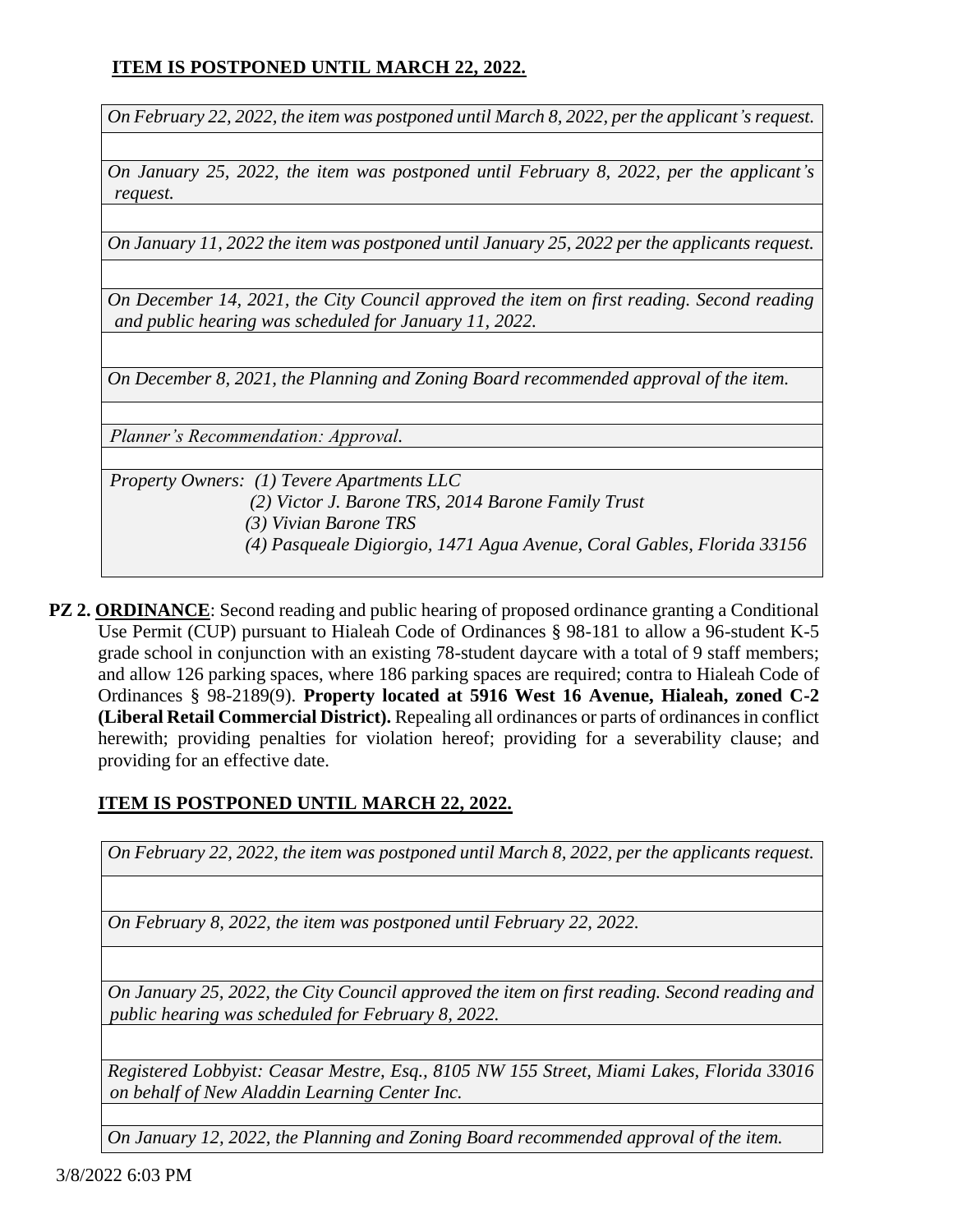*Planner's Recommendation: Approval.*

*Property Owner: Malecon Plaza Inc., Nilo Ventura Sr. and Hector Ventura, 2087 West 76 Street, Hialeah, Florida 33016.*

**PZ 3. ORDINANCE**: First reading of proposed ordinance rezoning property from C-2 (Liberal Retail Commercial District) to R-3-3 (Multiple-Family District); granting a Conditional Use Permit (CUP) pursuant to Hialeah Code of Ordinances § 98-181 to allow a 4-Unit and meeting room seminary; and allow 7 parking spaces, where 41 parking spaces are required, contra to Hialeah Code of Ordinances § 98-2189(9); **Property located at 1020 West 29 Street, Hialeah, zoned C-2 (Liberal Retail Commercial District)**. Repealing all ordinances or parts of ordinances in conflict herewith; providing penalties for violation hereof; providing for a severability clause; and providing for an effective date.

*Registered Lobbyist: Suzanne A. Dockerty, Esq., 110 Merrick Way #3B, Coral Gables, Florida 33134, on behalf of, Rev. Thomas G. Wenski, Archbishop of the Archdiocese of Miami and Saint Cecilia Catholic Church.*

*On February 16, 2022, the Planning and Zoning Board recommended approval of the item.*

*Planner's Recommendation: Approval.*

*Property Owner: Reverend Thomas G. Wenski, Archbishop of the Archdiocese of Miami, his successors in office a corporation sole, 1020 West 29 Street, Hialeah, Florida.*

**PZ 4. ORDINANCE**: First reading of proposed ordinance granting a variance permit to allow 13 parking spaces, where 26 parking spaces are required; contra to Hialeah Code of Ordinances § 98-2189(15). P**roperty located at 621 West 20 Street, Hialeah, zoned M-1 (Industrial District**). Repealing all ordinances or parts of ordinances in conflict herewith; providing penalties for violation hereof; providing for a severability clause; and providing for an effective date.

*On February 16, 2022, the Planning and Zoning Board recommended approval of the item with the condition that the employee count does not exceed twelve (12) employees.*

*Planner's Recommendation: Approval with conditions*

*Property Owner: Marada Real Estate Holdings LLC - Maribel Fernandez, 621 West 20th Street, Hialeah, Florida 33010.*

**PZ 5. ORDINANCE**: First reading of proposed ordinance granting a Special Use Permit (SUP) pursuant to Hialeah Code of Ordinances § 98-161 to allow the expansion of the Neighborhood Business District Overlay pursuant to Hialeah Code of Ordinances 98-1630.8; and allow a Variance Permit to allow only residential uses, where a mixed use is required; allow residential use on the ground floor, where residential use is allowed above ground floor level; allow all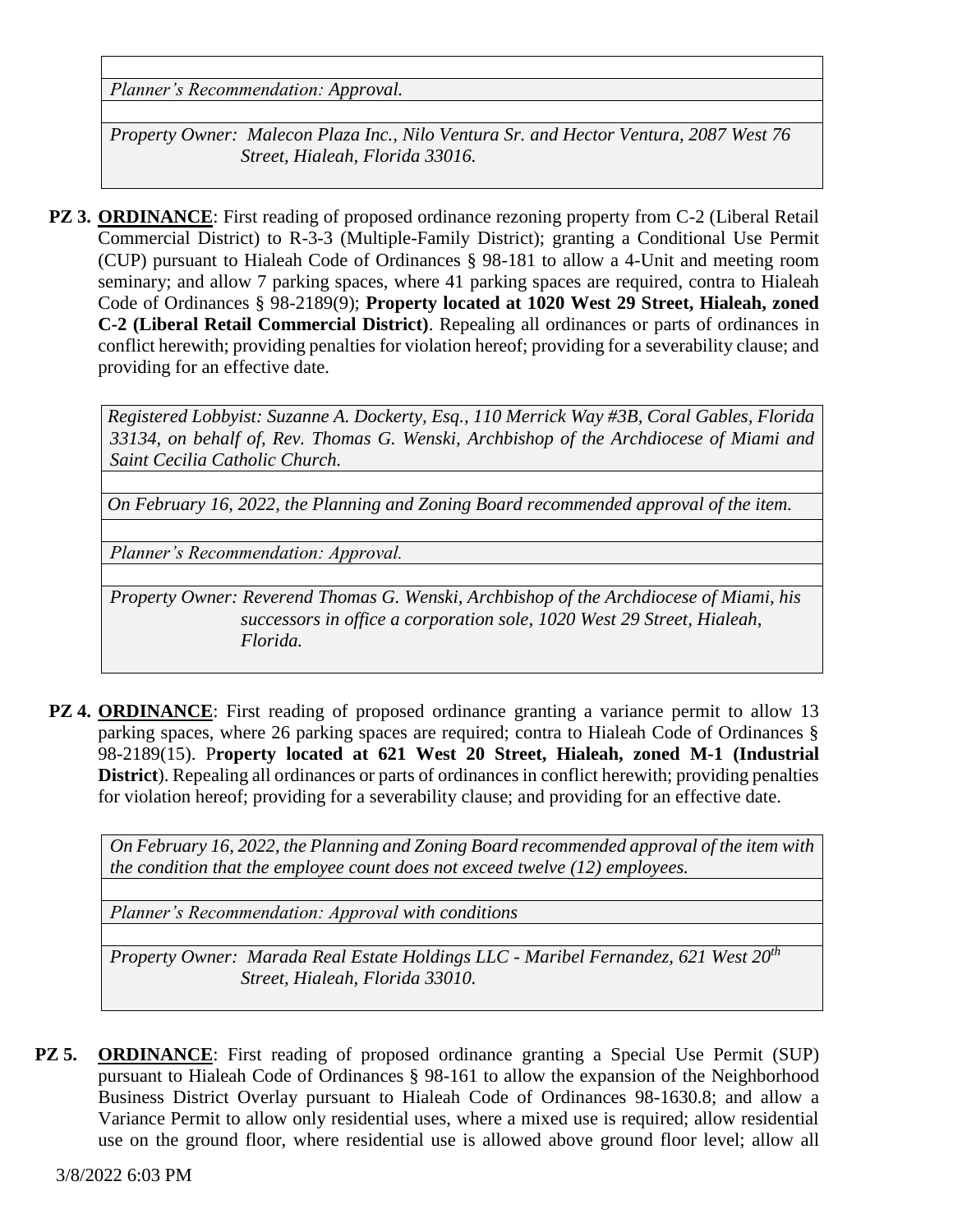residential units with area ranging from 622 square feet to 832 square feet, where 850 square feet is the minimum required and only 10% of the units may have an area of 600 square feet; allow rear setback of 10 feet, where 15 feet are required; allow 171 parking spaces, where 270 parking spaces are required; allow 14.3% pervious area, where 30% is the minimum required; all contra to Hialeah Code of Ordinances §§ 98-1630.1, 98-1630.2, 98-1630.3(e)(1), 98-1630.3(e)(2), 98- 2189(16)a. and 98-2056(b)(1). **Property located at 1451 West 29 Street, Hialeah, zoned R-3- 3 (multiple-family district).** Repealing all ordinances or parts of ordinances in conflict herewith; providing penalties for violation hereof; providing for a severability clause; and providing for an effective date.

*Registered Lobbyist: Javier L. Vazquez, Esq., 1450 Brickell Avenue, Suite 1900, Miami, Florida 33131, on behalf of 1451 W. 29th ST, LLC.* 

*On February 16, 2022, the Planning and Zoning Board recommended approval of the item.*

*Planner's Recommendation: Approval*

*Property Owner: Caparros 2011 Children's Trust BRP1451, LLC Arch III, LLC Rodriguez Family Capital Holdings, LLC 16400 NW 59 Avenue, Miami Lakes, FL 33014*

PZ 6. Recommendation of Denial by the Planning and Zoning Board to allow a 6-9<sup>th</sup> grade school with a capacity of 100 students and 11 teacher and staff, within a 3,623 square feet bay with 15 parking spaces allocated to the bay as per 17% parking reduction granted by a variance, in conjunction with a functioning 114-student K-5 school and 54-student daycare granted by the City of Hialeah, Florida Ordinance 2020-063 with limitation set forth in related Declaration of Restrictions proffered to the City. Property located at **1290 and 1300 West 49th Street, Suite 2, Hialeah,** zoned C-3 (Liberal Retail Commercial District and C-3 Extended Liberal Commercial District).

|  | On February 16, 2022, the Planning and Zoning Board recommended denial of the item. |  |
|--|-------------------------------------------------------------------------------------|--|
|  |                                                                                     |  |

*Planner's Recommendation: Denial.*

*Property Owner: Raquel Valverde, 12765 SW 47 Street, Miramar, Florida 33027 Yoram Izhak, 696 NE 125th Street, North Miami, Florida 33161*

## **15. LAND USE**

**LU 1. ORDINANCE**: First reading of proposed ordinance amending the Future Land Use Map from Industrial and Office District to Industrial District. **Property located at 16300 NW 97 Avenue, Hialeah, Florida, zoned BDH (Business Development District)**. Repealing all ordinances or parts of ordinances in conflict herewith; providing penalties for violation hereof; providing for a severability clause; and providing for an effective date.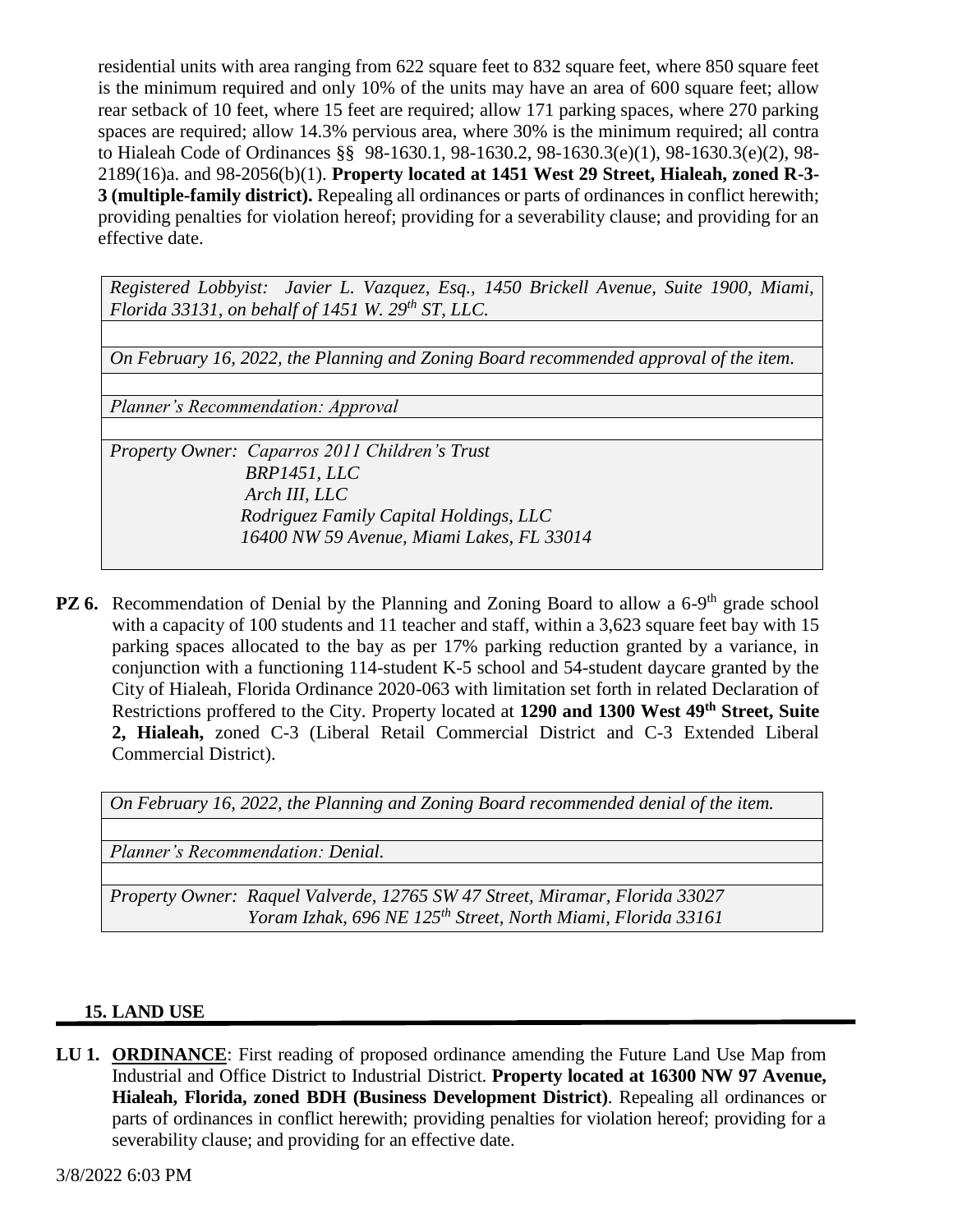*Registered Lobbyist: Brian S. Adler and Andres T. Rivero, Bilzin Sumberg, 1450 Brickell Avenue, Miami, Florida 33131, on behalf of WGC 97th Property, LLC.*

*On February 16, 2022, the Planning and Zoning Board recommended approval of the item.*

*Planner's Recommendation: Approval.*

*Property Owner:* 

**LU 2. ORDINANCE**: First reading of proposed ordinance amending the Future Land Use Map from Major Institutions District to Medium Density Residential District. **Property located at 7605 West 10 Avenue, Hialeah, Florida,** zoned GU (Interim District a Miami-Dade County zoning designation). Repealing all ordinances or parts of ordinances in conflict herewith; providing penalties for violation hereof; providing for a severability clause; and providing for an effective date.

*Registered Lobbyist: Hugo P. Arza, Esq., Alejandro Arias, Esq., and Alessandria San Roman, Esq., Holland & Knight LLP, 701 Brickell Avenue, Suite 3300, Miami, Florida 33131, on behalf of Bessolo Design Group, Inc.* 

*On February 16, 2022, the Planning and Zoning Board recommended approval of the item.*

*Planner's Recommendation: Approval.* 

*Property Owner: HHA I, Inc. and Hialeah Housing Authority, 75 East 6th Street, Hialeah, Florida 33010.*

## **NEXT CHARTER SCHOOL OVERSIGHT COMMITTEE MEETING: Tuesday, May 24 2022 at 6:30 p.m.**

## **NEXT CITY COUNCIL MEETING: Tuesday, March 22, 2022 at 7:00 p.m.**

Anyone wishing to obtain a copy of an agenda item should contact the Office of the City Clerk at (305) 883-  $5820$  or visit at 501 Palm Avenue,  $3<sup>rd</sup>$  Floor, Hialeah, Florida, between the hours of 8:30 a.m. and 5:00 p.m.

 Persons wishing to appeal any decision made by the City Council, with respect to any matter considered at the meeting, will need a record of the proceedings and, for such purposes, may need to ensure that a verbatim record of the proceedings is made, which record includes the testimony and evidence upon which the appeal is to be based.

An ordinance or resolution shall become effective when passed by the City Council and signed by the Mayor or at the next regularly scheduled City Council meeting, if the Mayor's signature is withheld or if the City Council overrides the Mayor's veto. If the Mayor's veto is sustained, the affected ordinance or resolution does not become law and is deemed null and void.